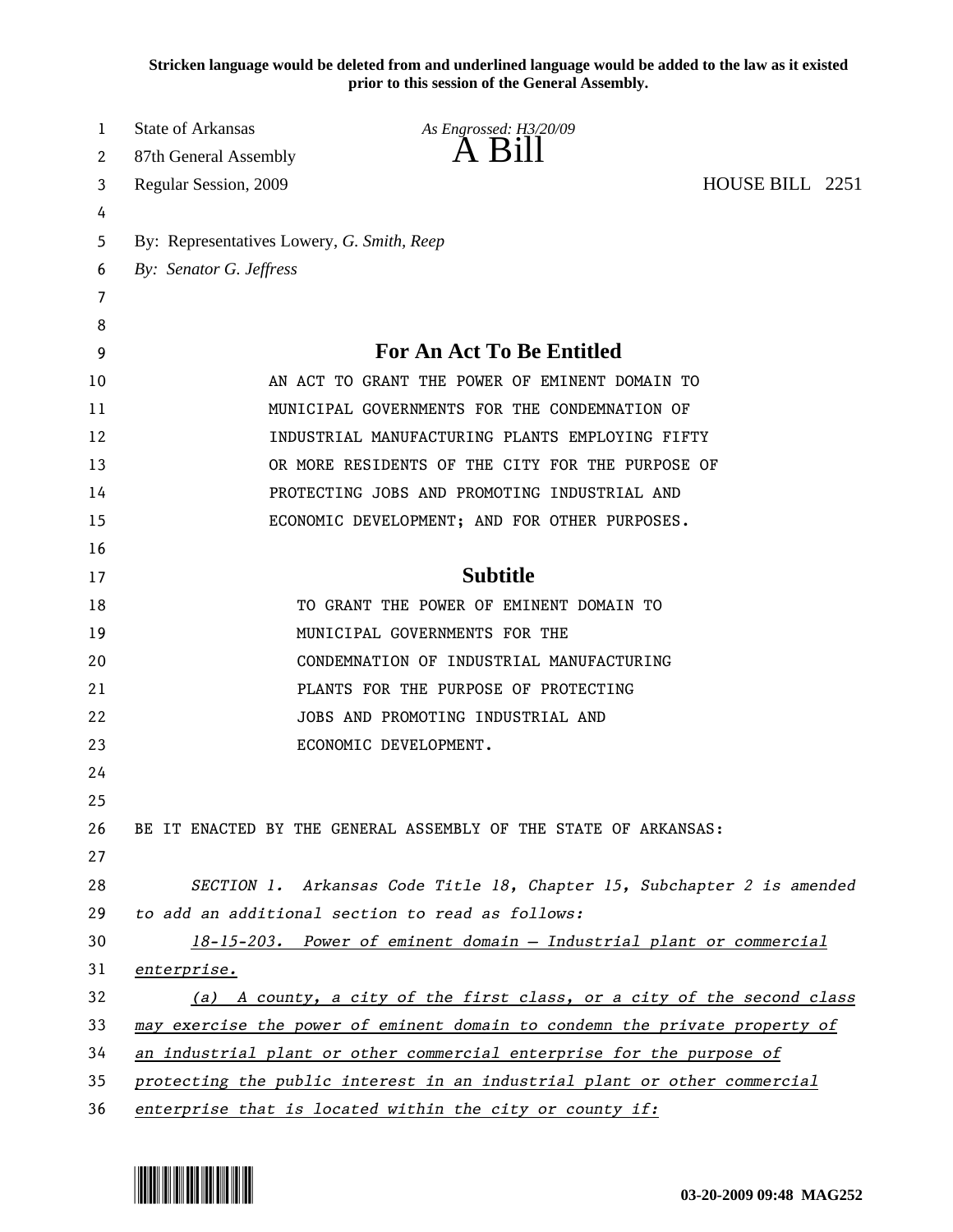| 1  | (1)<br>The industrial plant or other commercial enterprise has                |
|----|-------------------------------------------------------------------------------|
| 2  | employed at least fifty (50) full-time employees continuously for a period of |
| 3  | five (5) years before the commencement of a condemnation proceeding under     |
| 4  | this section;                                                                 |
| 5  | The industrial plant or other commercial enterprise is in<br>(2)              |
| 6  | imminent danger of closing or substantially ceasing its business operations   |
| 7  | under circumstances that are likely to result in the termination of at least  |
| 8  | fifty (50) full-time employees; and                                           |
| 9  | The owner of the industrial plant or other commercial<br>(3)                  |
| 10 | enterprise is insolvent under $\int$ 4-59-202.                                |
| 11 | $(b)(1)(A)$ A petition for condemnation under subsection (a) of this          |
| 12 | section shall be filed in the circuit court of the county where the           |
| 13 | industrial plant or other commercial enterprise is located.                   |
| 14 | (B) If the industrial plant or other commercial                               |
| 15 | enterprise is located in more than one county, the petition for condemnation  |
| 16 | shall be filed in the circuit court of the county where the largest portion   |
| 17 | of the real property sought to be condemned is located.                       |
| 18 | $(2)$ (A) After the petition for condemnation has been filed in the           |
| 19 | proper circuit court, the condemnation proceeding shall conform to the        |
| 20 | procedure under §§18-15-303 - 18-15-307.                                      |
| 21 | (B) However, before granting a final order to condemn                         |
| 22 | under this section, the circuit court shall find that the elements under      |
| 23 | subsection (a) of this section have been proved by a preponderance of the     |
| 24 | evidence.                                                                     |
| 25 | (c) A city or county that obtains an industrial plant or other                |
| 26 | commercial enterprise under this section shall use its best efforts to sell   |
| 27 | or lease the real or personal property that has been condemned to a person or |
| 28 | entity that agrees to operate the industrial plant or other commercial        |
| 29 | enterprise in a manner that will sustain as many employment positions as is   |
| 30 | feasible.                                                                     |
| 31 |                                                                               |
| 32 | SECTION 2.<br>EMERGENCY CLAUSE. It is found and determined by the             |
| 33 | General Assembly of the State of Arkansas that long-established plants are    |
| 34 | closing at an alarming rate due to the limited availability of financing;     |
| 35 | that rather than being sold as a going concern, those plants are being idled  |
| 36 | or dismantled causing significant job losses and leaving local government     |